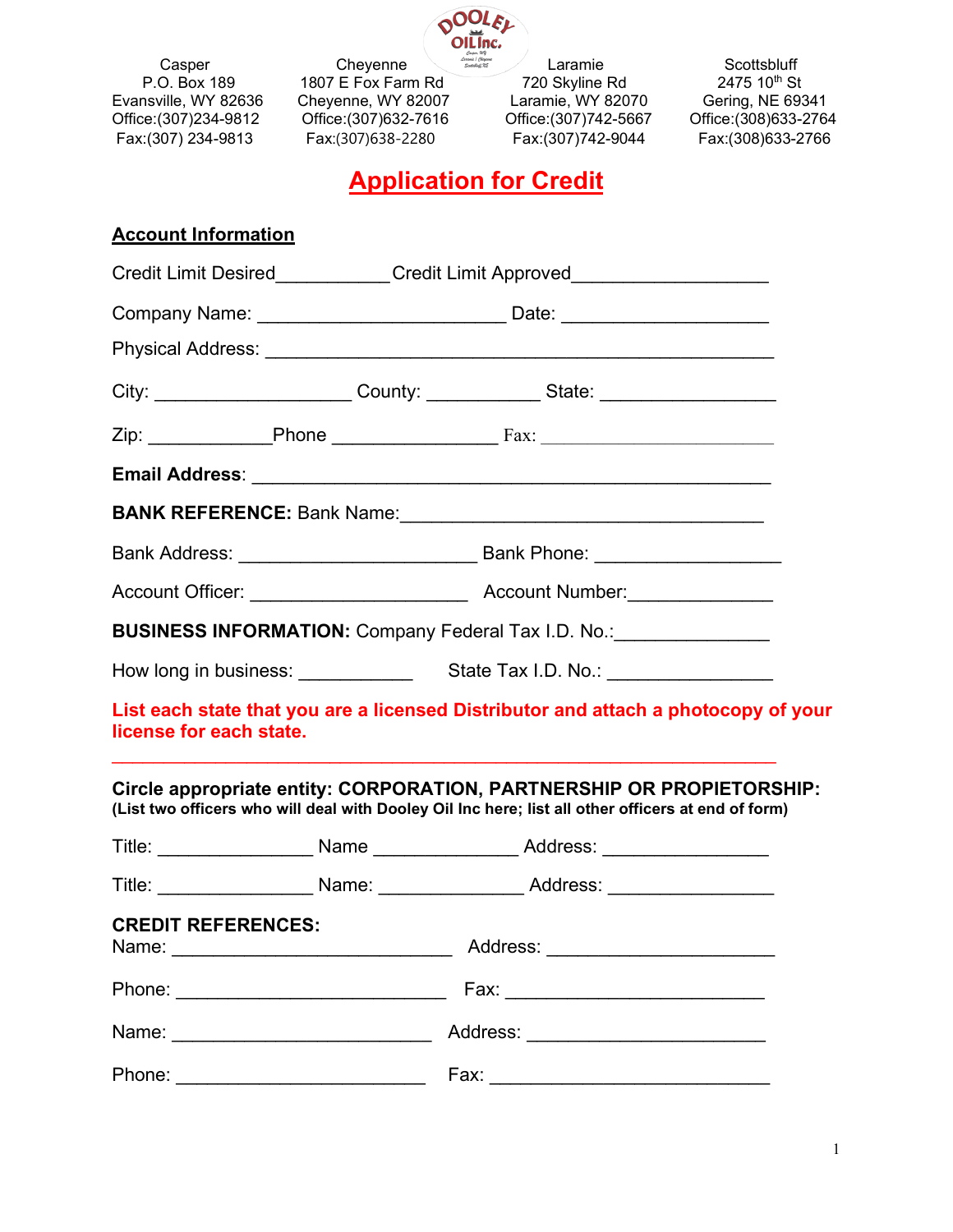

 Casper Cheyenne Laramie Scottsbluff P.O. Box 189 1807 E Fox Farm Rd 720 Skyline Rd 2475 10th St Evansville, WY 82636 Cheyenne, WY 82007 Laramie, WY 82070 Gering, NE 69341<br>Office:(307)234-9812 Office:(307)632-7616 Office:(307)742-5667 Office:(308)633-2764 Office:(307)632-7616 Fax:(307) 234-9813 Fax:(307)638-2280 Fax:(307)742-9044 Fax:(308)633-2766

## **TERMS AND CONDITIONS OF GRANTING OF CREDIT**

1. If credit is granted, the same of Entity] ("Credit" and International International International International International International International International International International International Internati Applicant") and \_\_\_\_\_\_\_\_\_\_\_\_\_\_\_\_\_\_\_\_\_\_\_\_\_\_\_\_\_, [Name of Guarantor(s)] ("Guarantor") agree to pay all statements in accordance with the terms of Dooley Oil Inc.("Dooley") monthly invoice ("Invoice"), including payment within times specified in the invoice, late fees, and interest accruing at the rate of twenty four percent (24%) per annum for delinquent accounts. **If the account becomes delinquent and is turned over to a third party for collection, I/we agree to pay all reasonable attorney's fees plus all attendant costs and fees incurred in collecting the delinquent amount, whether or not suit is instituted.**

- If there is any disputed charge on the Invoice, I/we agree to notify Dooley in writing within twenty (20) days after receipt of Invoice. Failure to so notify Dooley in writing means that I/we agree that the charges reflected on the Invoice are correct.
- 3. I/we agree to immediately notify Dooley in writing of (i) any change of ownership or form or our business (ii) any change of address, telephone, or facsimile number.
- 4. By executing this agreement on behalf of the above listed applicant, I/we warrant and represent that the information given on this Credit Application is complete and correct, and that the undersigned have the authority to bind the Credit Applicant and Guarantors and enter into this agreement.
- 5. By executing this agreement, the Guarantors signing herein hereby **personally guaranty** the payment of all obligations for the Credit Applicant, including all collection costs and attorneys' fees associated with collection.
- 6. I/we give Dooley permission to verify the information stated hereon. Such verification may include contacting any reference given, or any other investigation desired by Dooley.
- 7. This extension of credit may be used for commercial and/or personal residential household purposes.
- 8. This agreement may only be modified or amended by signed writing.
- 9. The provisions contained in this application are severable and if any single provision is found to be unenforceable, it shall not make the remainder of this agreement unenforceable

I/we herein make application to Dooley Oil Inc., for credit and agree to be bound by the provisions listed above.

| <b>CREDIT APPLICANT:</b> | <b>CREDIT APPLICANT:</b> |  |
|--------------------------|--------------------------|--|
| (Company Name)           | (Company Name)           |  |
| t.                       | ۰.                       |  |
| BY:                      | BY:                      |  |
| (Signature)              | (Signature)              |  |
| Name:                    | Name:                    |  |
| (Print Name)             | (Print Name)             |  |
| Title:                   | Title:                   |  |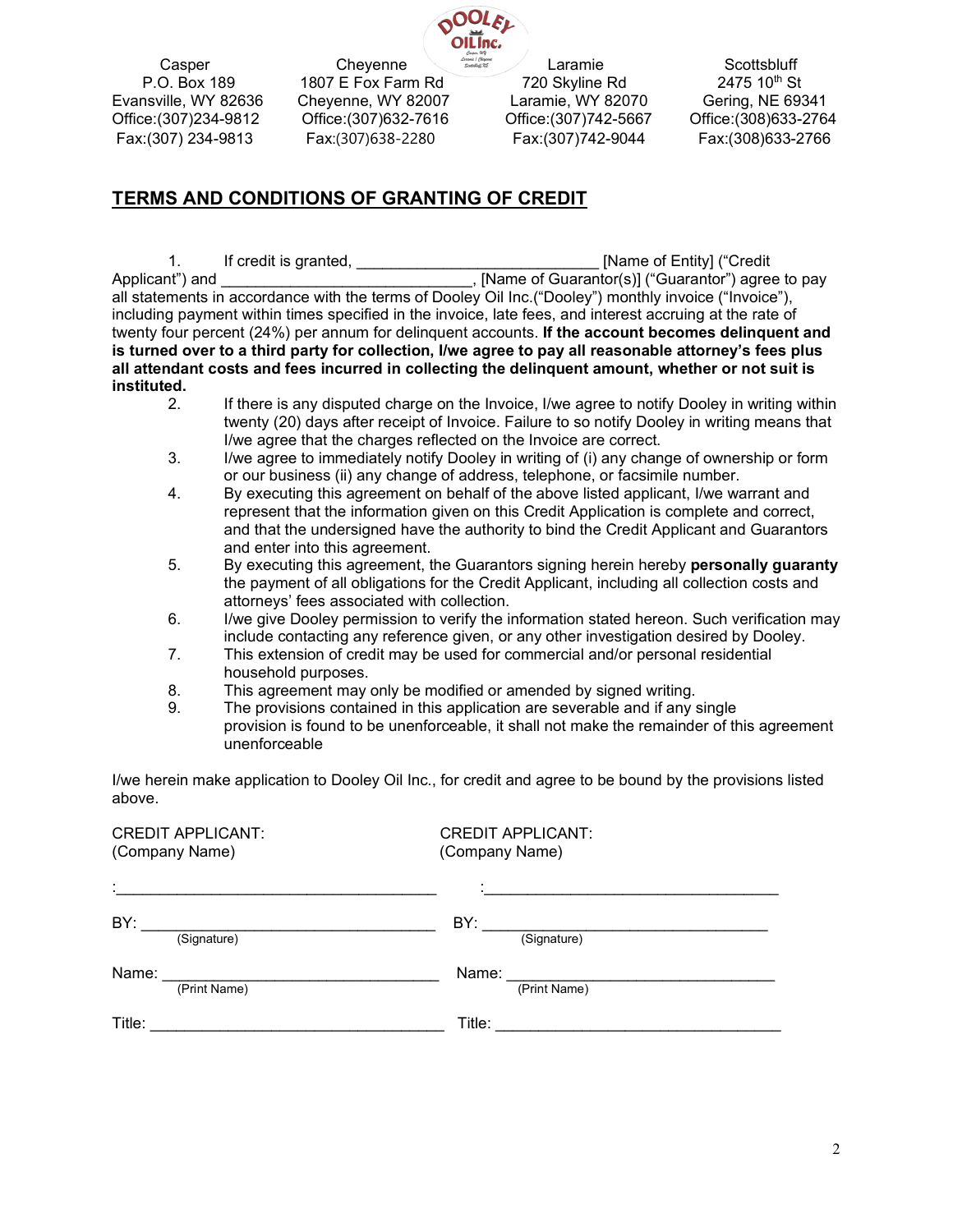

:

 Casper Cheyenne Laramie Scottsbluff P.O. Box 189 1807 E Fox Farm Rd 720 Skyline Rd 2475 10<sup>th</sup> St Evansville, WY 82636 Cheyenne, WY 82007 Laramie, WY 82070 Gering, NE 69341<br>Office:(307)234-9812 Office:(307)632-7616 Office:(307)742-5667 Office:(308)633-2764 Fax:(307) 234-9813

Office:(307)234-9812 Office:(307)632-7616 Office:(307)742-5667 Office:(308)633-2764

#### **\*\*GUARANTOR INFORMATION\*\***

|                                      |  | Fax: __________________City: __________________________County: __________________ |  |
|--------------------------------------|--|-----------------------------------------------------------------------------------|--|
|                                      |  |                                                                                   |  |
|                                      |  |                                                                                   |  |
|                                      |  |                                                                                   |  |
|                                      |  |                                                                                   |  |
|                                      |  | Fax: _________________City: ____________________________County: _________________ |  |
|                                      |  |                                                                                   |  |
|                                      |  |                                                                                   |  |
| <b>Other Corporate Officers:</b>     |  |                                                                                   |  |
|                                      |  |                                                                                   |  |
|                                      |  |                                                                                   |  |
|                                      |  |                                                                                   |  |
|                                      |  |                                                                                   |  |
|                                      |  |                                                                                   |  |
| <b>Accounts Payable Information:</b> |  |                                                                                   |  |
|                                      |  |                                                                                   |  |
|                                      |  |                                                                                   |  |
|                                      |  |                                                                                   |  |
|                                      |  |                                                                                   |  |
|                                      |  |                                                                                   |  |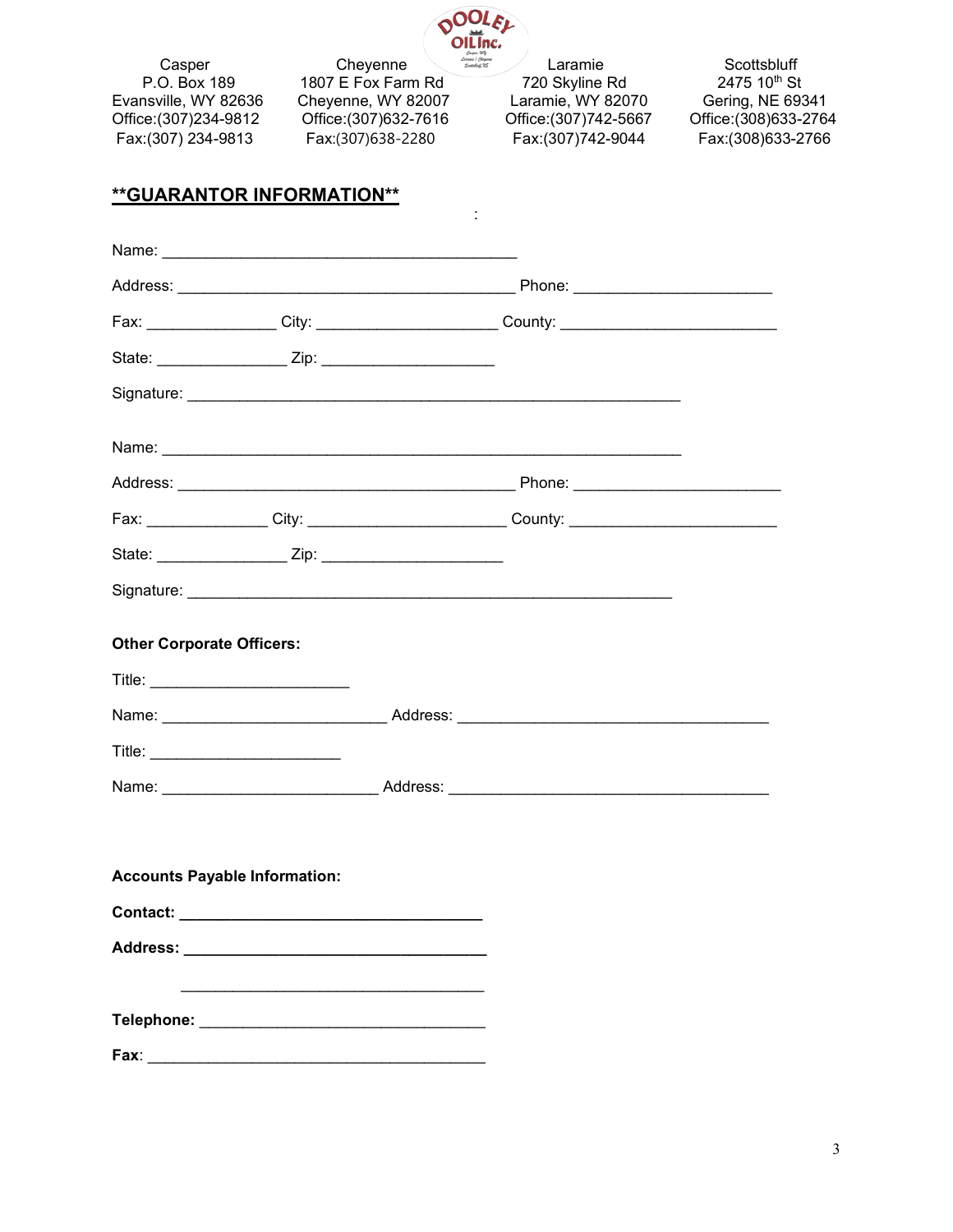

 Casper Cheyenne Laramie Scottsbluff Evansville, WY 82636 Cheyenne, WY 82007 Laramie, WY 82070 Gering, NE 69341<br>Office:(307)234-9812 Office:(307)632-7616 Office:(307)742-5667 Office:(308)633-2764 Fax:(307) 234-9813 Fax:(307)638-2280 Fax:(307)742-9044 Fax:(308)633-2766

P.O. Box 189 1807 E Fox Farm Rd 720 Skyline Rd 2475 10th St Office:(307)632-7616

### **EFT Authorization**

I (We) **I** (We) **I** consider the information set forth below is correct and do authorize Dooley Oil Inc. to initiate debt and credit entries to my (our) account indicated below. Which account, is used solely for business purposes for payment of all obligations determined by Dooley Oil Inc. to be owed by me (us) as a customer to Dooley Oil Inc., and all obligations determined by Dooley Oil Inc. to be owed by Dooley Oil Inc. to me (us) as a customer.

#### **Customer Name: (your information)**

| <b>Address:</b>                       |  |
|---------------------------------------|--|
| City, State, Zip Code: ______________ |  |
|                                       |  |
| <b>Customer's Bank Name:</b>          |  |
| <b>Bank Address:</b>                  |  |
| City, State, Zip Code:                |  |
| <b>Bank Telephone Number:</b>         |  |
| <b>Bank Contact Person:</b>           |  |
| <b>Customer Bank Account Number:</b>  |  |
| <b>Customer Bank Routing Number:</b>  |  |

I (we) Further certify that I (we) have contacted and authorized the above named bank to accept such debit and credit entries from Dooley Oil Inc. This authority shall remain in full force and effect until Dooley Oil Inc. and the above named Bank have received written notification from me (us) of its termination in such time and manner as to afford Dooley Oil Inc. and the Bank reasonable opportunity to act upon it. I (we) understand that this EFT service is governed by the rules of the Automatic clearing House or ACH, and that Dooley Oil Inc. can terminate or modify it at any time.

**\_\_\_\_\_\_\_\_\_\_\_\_\_\_\_\_\_\_\_\_\_\_\_\_\_\_\_\_\_\_\_\_\_\_\_\_\_\_\_\_\_\_\_**

Dated: \_\_\_\_\_\_\_\_\_\_\_\_\_\_\_\_\_\_\_ Signed: \_\_\_\_\_\_\_\_\_\_\_\_\_\_\_\_\_\_\_\_\_\_\_\_\_\_\_\_\_\_\_